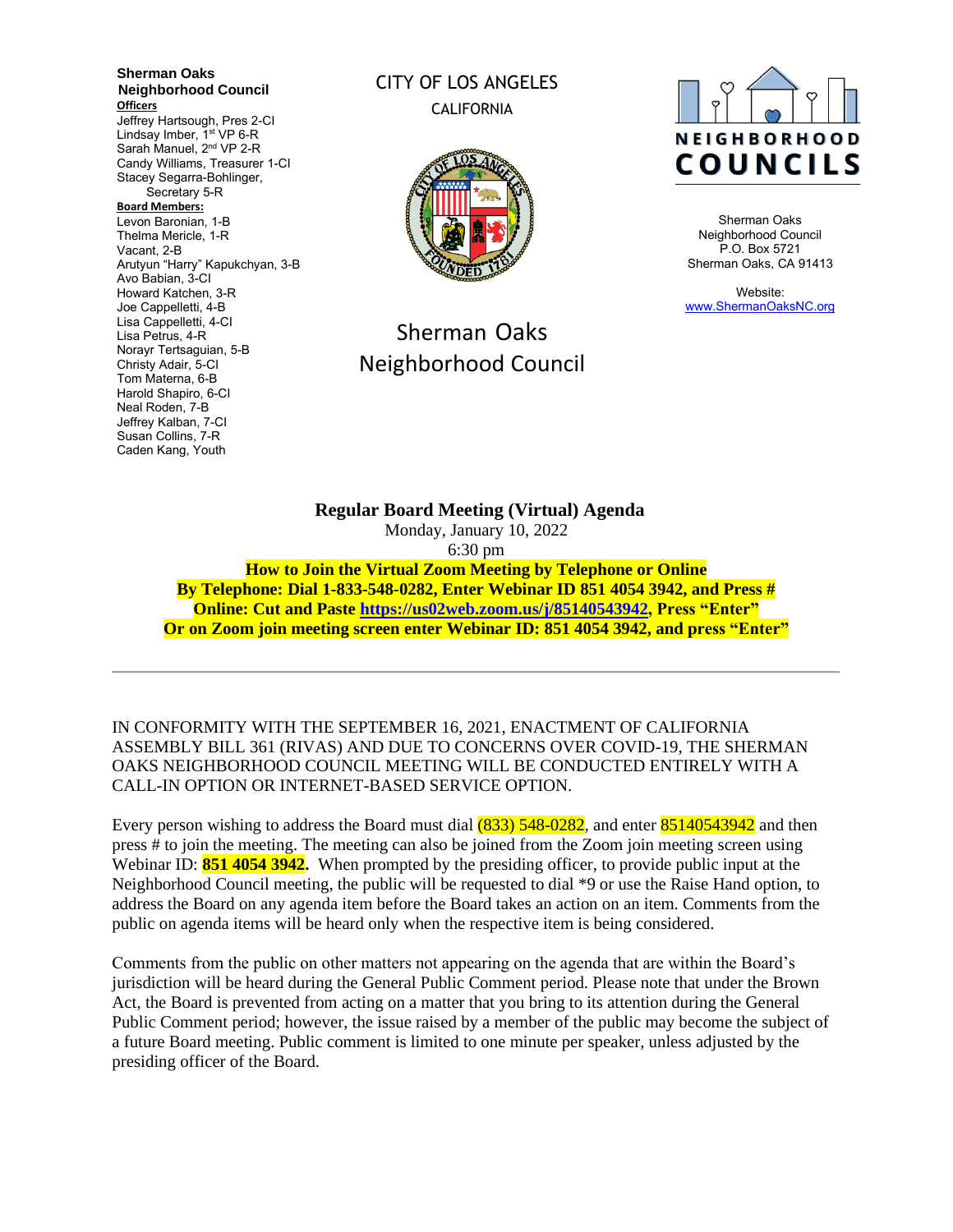AB 361 Updates:

Public comment cannot be required to be submitted in advance of the meeting; only real-time public comment is required.

If there are any broadcasting interruptions that prevent the public from observing or hearing the meeting, the meeting must be recessed or adjourned.

If members of the public are unable to provide public comment or be heard due to issues within the Neighborhood Council's control, the meeting must be recessed or adjourned.

Any messaging or virtual background is in the control of the individual board member in their personal capacity and does not reflect any formal position of the Neighborhood Council or the City of Los Angeles.

*The Neighborhood Council system enables meaningful civic participation for all Angelenos and serves as a voice for improving government responsiveness to local communities and their needs. We are an advisory body to the City of Los Angeles, comprised of stakeholder volunteers who are devoted to the mission of improving our communities.*

## **1. Welcome, Call to Order, and Roll Call**

- a. Welcome and Call to Order by Presiding Officer
- b. Roll Call

## **2. Administrative Motions – Action Items**

## **a. SONC Board Meeting Minutes, November 8, 2021** A motion to approve the minutes of the November 8, 2021, SONC Board Meeting. [SONC Board Meeting Minutes November 8, 2021](https://www.shermanoaksnc.org/ncfiles/viewCommitteeFile/26365)

- **b. SONC Board Meeting Minutes, December 13, 2021** A motion to approve the minutes of the December 13, 2021, SONC Board Meeting. [SONC Board Meeting Minutes December 13, 2021](https://www.shermanoaksnc.org/ncfiles/viewCommitteeFile/26366)
- **c. Appointment of Interim Treasurer and Alternate Signer** A motion to approve the appointment of Jeffrey Hartsough as Treasurer. [Financial Officer Letter of Acknowledgement](https://www.shermanoaksnc.org/ncfiles/viewCommitteeFile/26367)
- **3. Comments by LAPD SLO's, Public Officials, and Staff**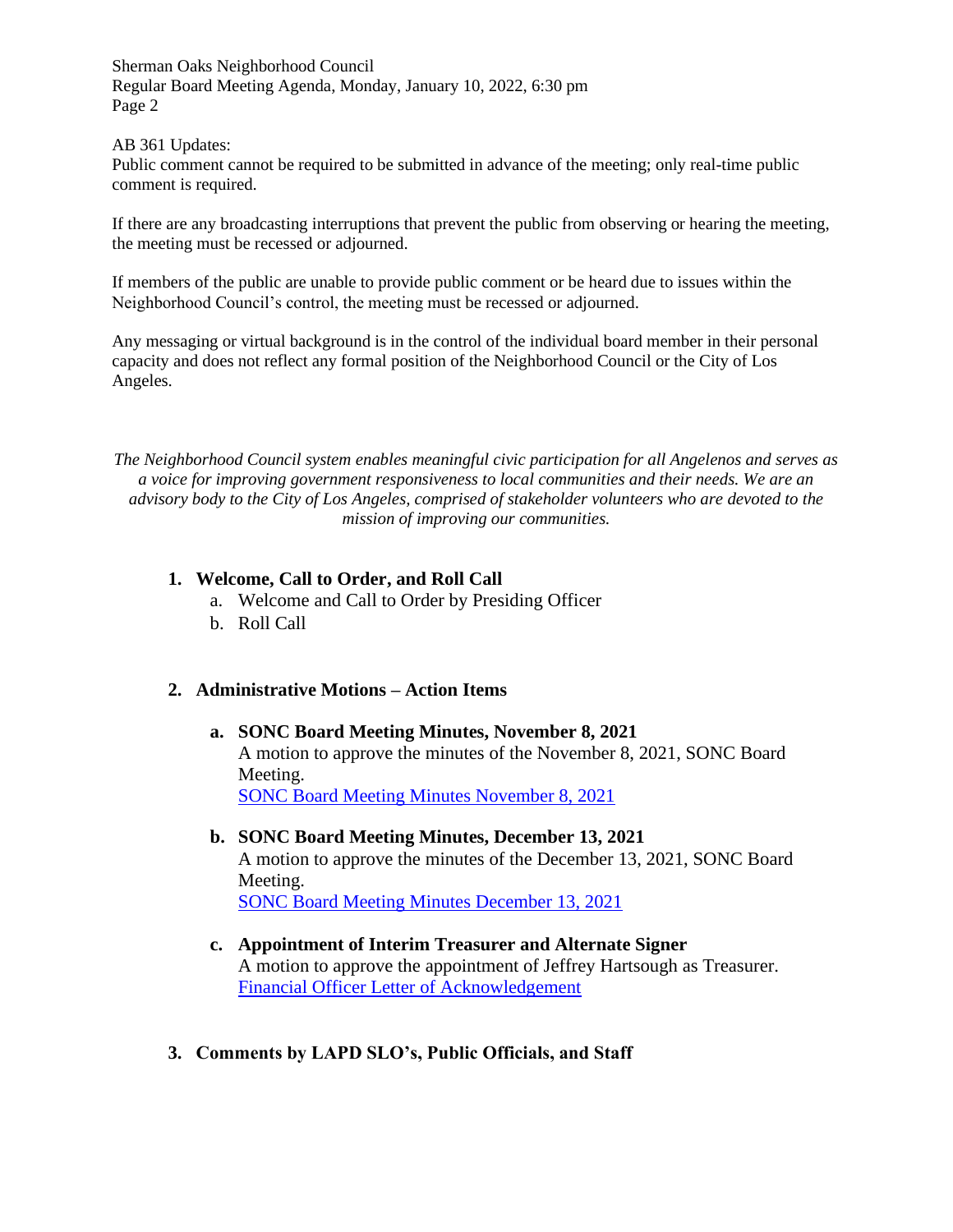## **4. President's Report**

- a. Annual Homeless Count Sherman Oaks, **Tuesday, January 25, 7:30-10:30 PM** To Volunteer**: [Click Volunteer](https://www.theycountwillyou.org/sherman_oaks_count_20220125)** General Information: [2020 Greater Los Angeles Homeless Count](http://www.theycountwillyou.org/?e=f5d81eed5f3020d7a306d5b19694bb16&utm_source=lahsa&utm_medium=email&utm_campaign=vol_info_sess_faq_12_06_21&n=10)
- b. Metro Sepulveda Corridor Transit Project Scoping Period Comments until February 11, 2022 – See attached for contact information Scoping Meetings **Tue Feb 11, 6:00 PM; Sat Feb 22, 10:00 AM** Overview – [STCP](https://www.metro.net/projects/sepulvedacorridor/) [STCP Six Alternations](https://thesource.metro.net/2021/11/30/public-comment-period-begins-today-for-sepulveda-transit-corridor-environmental-study-here-are-the-six-alternatives/) SONC Prefers UNDERGROUND Subway
- c. Request for Engagement and Active Participation

## **5. Guest Speaker – Councilmember Nithya Raman**

Los Angeles City Council District 4 Website: [Nithya Raman CD4](https://councildistrict4.lacity.org/)

(Schedule to speak at approximately 7:00 pm)

Following Councilmember Raman's remarks there will be a short question-andanswer session.

- **6. Committee Reports [**2-minute summary, except with motions, 10 minutes or less per motion]
	- a. Education Committee Joe Cappelletti, Chair Next Meeting: January 17, 6:30pm
	- b. Government Affairs Lindsay Imber, Chair Next Meeting: January 25, 7:00pm
		- 1. [CF 21-0002-S196.](https://cityclerk.lacity.org/lacityclerkconnect/index.cfm?fa=ccfi.viewrecord&cfnumber=21-0002-S196) **Cash Bail / Reinstatement / Temporary Zero Emergency Bail Schedule / COVID-19**. [CF 21-0002-S196 Resolution](https://clkrep.lacity.org/onlinedocs/2021/21-0002-S196_reso_12-08-21.pdf)

**Motion:** The Sherman Oaks Neighborhood Council (SONC) supports City Council File 21-0002-S196 seeking legislation to reinstate cash bail in Los Angeles.

*Community Impact Statements (CIS) to be filed and Letters to CD4 and others, as appropriate.*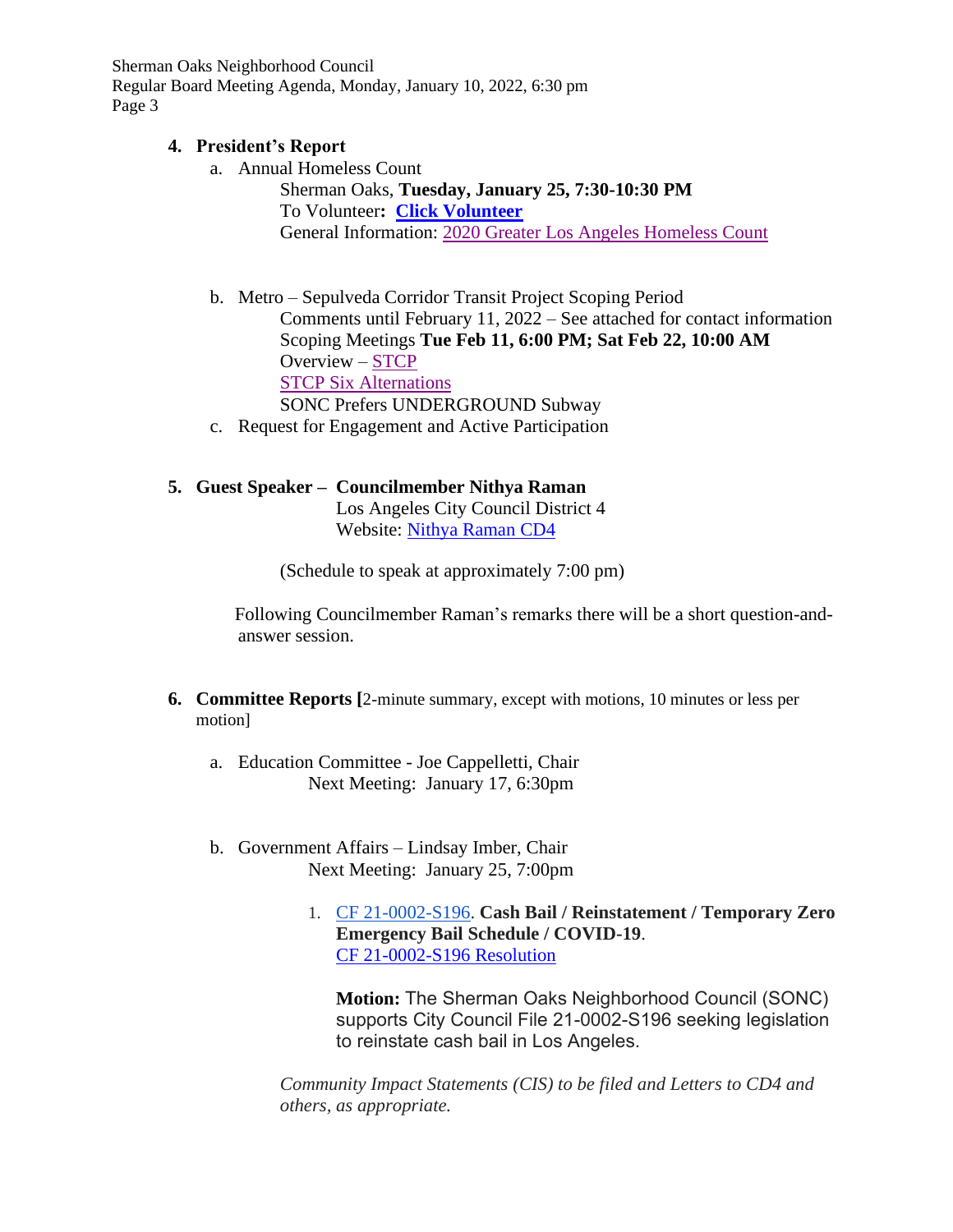- c. Green and Sustainability Committee Avo Babian, Chair Next Meeting: February 2, 8:00pm
- d. Outreach Committee Sarah Manuel, Chair Next Meeting: January 18, 7:00pm Update: **Holiday Clothing Drive, December 18**
- e. Planning & Land Use Committee Jeff Kalban, Chair Next Meeting: PLUM – January 20, 6:30pm PLUM – February 10, 6:30pm – Note Different Date
- f. Public Safety Committee Christy Adair, Chair Next Meeting: January 11, 6:30pm
- g. Traffic and Transportation Committee Avo Babian, Chair Next Meeting: January 12, 8:00pm
- h. Budget Advocates Howard Katchen, SONC Representative and Budget Advocate.

## **7. Treasurer's Report –** Candy Williams, Treasurer Next Meeting: January 26, 6:30pm

- a. Treasurer's Report
- b. **Motion:** A motion to approve the Sherman Oaks Neighborhood Council's (SONC) Monthly Expenditure Report (MER) for the period ending November 30, 2021. [SONC Monthly Expenditure Report](https://clkrep.lacity.org/ncfunding/mer/F26BA26F-CE8C-4FDF-A78F-6306EE20F6EBL.pdf) (MER) – November 30, 2021

## **8. Public Comment**

Comments by the public on non-agenda items within SONC's jurisdiction.

## **9. Announcements by SONC Board members**

## **10. Adjournment**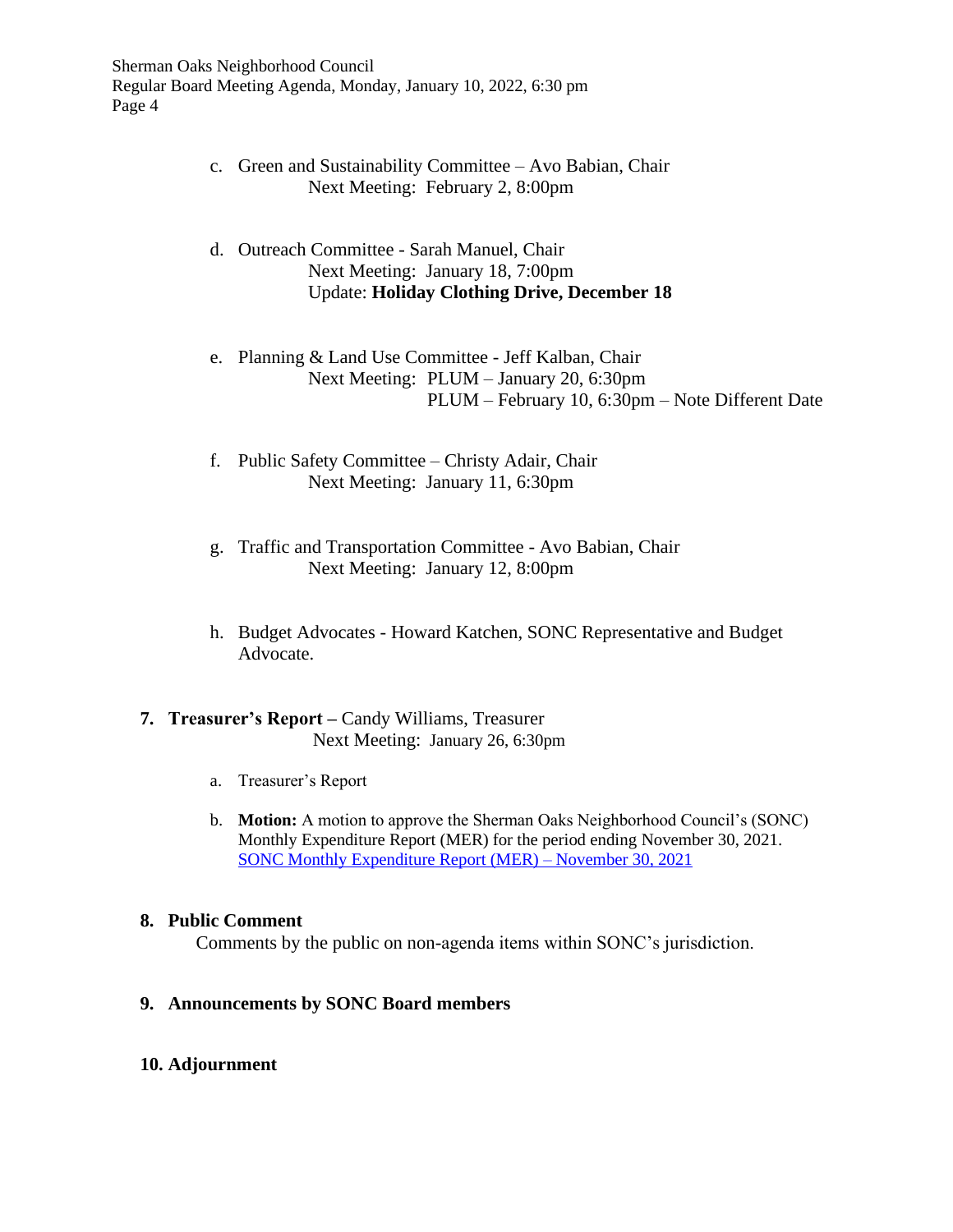#### **THE AMERICAN WITH DISABILITIES ACT**

As a covered entity under Title II of the Americans with Disabilities Act, the City of Los Angeles does not discriminate on the basis of disability and upon request will provide reasonable accommodation to ensure equal access to its programs, services, and activities. Sign language interpreters, assisted listening devices, or other auxiliary aids and/or services may be provided upon request. To ensure availability of services, please make your request at least 3 business days (72 hours) prior to the meeting by contacting the Department of Neighborhood Empowerment by calling (213) 978-1551 or email: [NCsupport@lacity.org](mailto:NCsupport@lacity.org)

#### **PUBLIC ACCESS OF RECORDS**

In compliance with Government Code section 54957.5, non-exempt writings that are distributed to a majority or all of the board in advance of a meeting may be viewed at our website: [www.ShermanOaksNC.org](http://www.shermanoaksnc.org/) or at the scheduled meeting. In addition, if you would like a copy of any record related to an item on the agenda, please email: [lindsay.imber.sonc@gmail.c](mailto:gil.imber.sonc@gmail.com)om.

**PUBLIC POSTING OF AGENDAS** – Neighborhood Council agendas are posted for public review as follows:

- Sherman Oaks Public Library, 14245 Moorpark St, Sherman Oaks, CA 91423.
- [www.ShermanOaksNC.org](http://www.shermanoaksnc.org/)
- You can also receive our agendas via email by subscribing to L.A. City's Early Notification System at<https://www.lacity.org/subscriptions>

**NOTICE TO PAID REPRESENTATIVES** - If you are compensated to monitor, attend, or speak at this meeting, City law may require you to register as a lobbyist and report your activity. See Los Angeles Municipal Code Section 48.01 et seq. More information is available at ethics.lacity.org/lobbying. For assistance, please contact the Ethics Commission at (213) 978-1960 or ethics.commission@lacity.org

#### **PUBLIC ACCESS OF RECORDS**

In compliance with Government Code section 54957.5, non-exempt writings that are distributed to a majority or all of the board in advance of a meeting may be viewed at our website: [www.ShermanOaksNC.org](http://www.shermanoaksnc.org/) or at the scheduled meeting. In addition, if you would like a copy of any record related to an item on the agenda, please email: [lindsay.imber.sonc@gmail.c](mailto:gil.imber.sonc@gmail.com)om.

**RECONSIDERATION AND GRIEVANCE PROCESS** -- For information on the NC's process for board action reconsideration, stakeholder grievance policy, or any other procedural matters related to this Council, please consult the NC Bylaws. The Bylaws are available at our Board meetings and our website [www.ShermanOaksNC.org.](http://www.shermanoaksnc.org/)